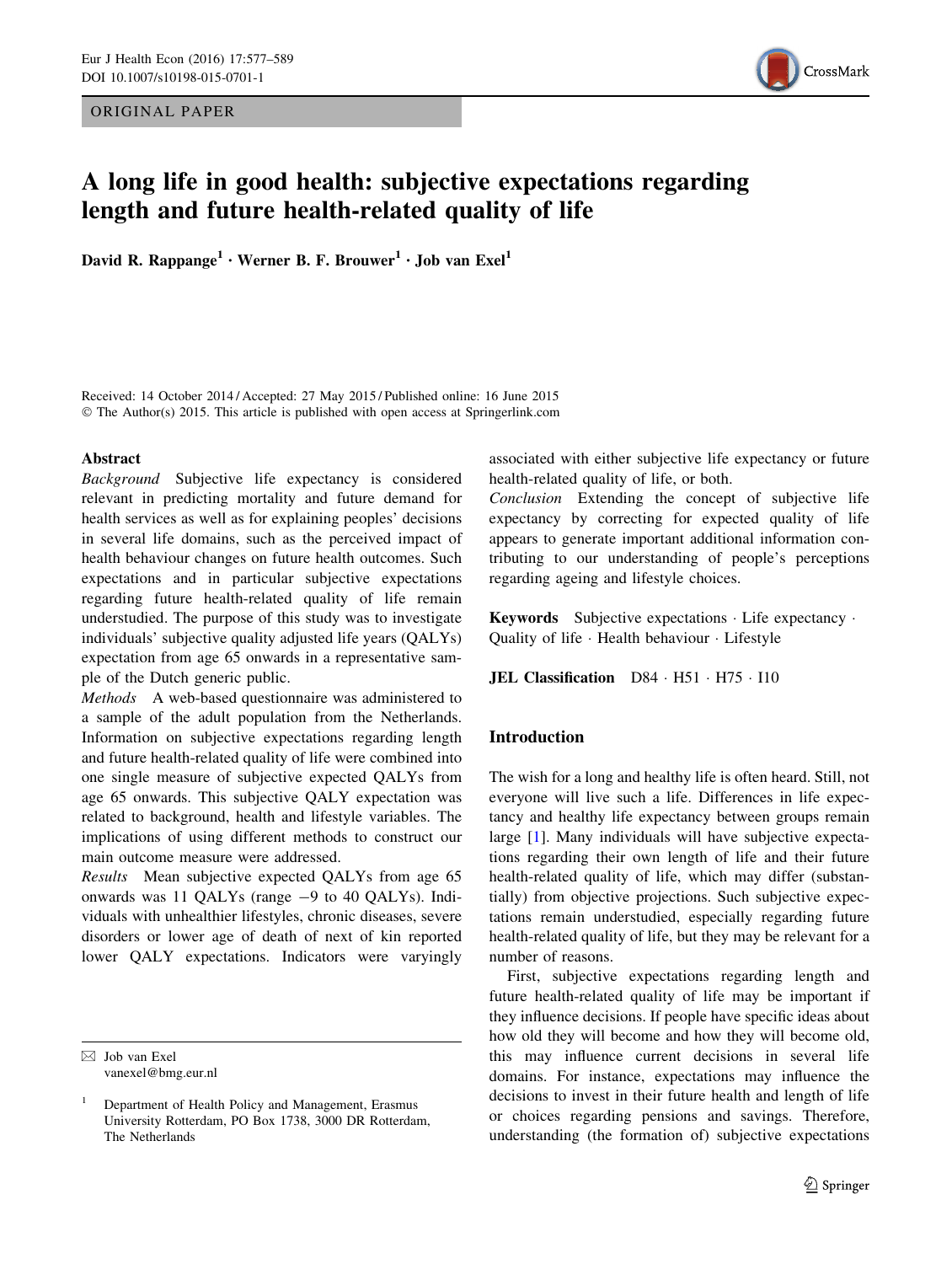enables us to learn more about, and possibly influence, decision-making. For the health domain, this is important given the preventable mortality and morbidity attributable to modifiable, unhealthy health behaviours [[2\]](#page-12-0). People who expect old age to be associated with low quality of life regardless of current investments may be less likely to engage in preventive actions. Moreover, individuals who expect ageing to be associated with unavoidable deterioration of health may also be less prone to use healthcare. For example, Sarkisian et al. [[3\]](#page-12-0) found that older adults with low expectations regarding ageing believed seeking healthcare to be less important for age-associated, modifiable ill-health conditions. As such, subjective expectations for length and future quality of life can influence current decisions. Especially when subjective expectations are inaccurate (for instance too pessimistic) this may result in non-optimal decisions.

Second, the demand for healthcare services and need for long-term care may increase as societies age and the proportion of elderly rises, which is the case in most developed countries (e.g., [[4\]](#page-12-0)). This poses important challenges for the future sustainability of healthcare systems and society in general, both in terms of financing and planning. Subjective expectations obtained from individuals, instead of actuarial data, may provide more insight into future healthcare needs and demands if they contain (private) information other than what is accounted for in actuarial data  $[5]$  $[5]$ .

Third, subjective expectations regarding length and future health-related quality of life may also play a role in research. For instance, in explaining discount rates observed in experiments or when valuing health states using the time trade-off  $(TTO)$  method (see  $[6, 7]$  $[6, 7]$  $[6, 7]$ ), these expectations may be important.

Several large household surveys include questions regarding longevity expectations, mostly elicited as subjective survival probabilities. Studies using these data have focused on the accuracy of such longevity expectations compared to actuarial figures (e.g., [\[8–12](#page-12-0)]) or investigated their ability to predict mortality (e.g., [[10,](#page-12-0) [13–16\]](#page-12-0)). Other research has studied these subjective survival probabilities in relation to (economic) decisions regarding retirement, saving and lifestyle (e.g., [\[9](#page-12-0), [17–22\]](#page-12-0)). In general, subjective survival probabilities contain information not found in objective measures, are found informative in predicting mortality, and are relevant for explaining economic and lifestyle decisions of individuals. Thus far, the study of subjective expectations regarding future health-related quality of life has received less attention. Recently, Péntek et al. [\[23](#page-12-0)] explored subjective expectations regarding future health and treatment effects among patients with rheumatoid arthritis (and their rheumatologists), and concluded that such expectations may be important in the context of

treatment decisions and compliance. The authors advocated more work in this area.

Our study therefore set out to investigate these subjective expectations regarding length and also future healthrelated quality of life in more detail. It elaborates on pre-vious work of Brouwer and Van Exel [\[24](#page-12-0)] and Péntek et al. [\[25](#page-12-0)] who studied (the accuracy of) expectations regarding both length and future health-related quality of life. Expectations regarding length of life were not based on survival probabilities in these studies, but directly elicited by asking respondents their expected age of death. Brouwer and Van Exel [[24](#page-12-0)] found in a sample from the Dutch general public that individuals generally overestimate their life expectancy (males more than females), as had been found before [\[8](#page-12-0)], but (considerably) underestimate future quality of life from age 70 onwards. Furthermore, age, current health status and perception of own lifestyle compared to others each explained a significant part of the variance in the expectations regarding length and future quality of life. What is more, the average age of death of next of kin was related to subjective life expectancy. Péntek et al. [[25\]](#page-12-0) conducted a similar study in members of the general public in Hungary and found results which were largely in line with those from Brouwer and Van Exel [\[24](#page-12-0)].

In this paper, we present new data on subjective expectations regarding both length and future health-related quality of life. Our study adds to the previous two studies of Brouwer and Van Exel  $[24]$  $[24]$  and Péntek et al.  $[25]$  $[25]$ in a number of ways. First, Brouwer and Van Exel [[24\]](#page-12-0) combined two unrepresentative Dutch convenience samples from two independent studies, while Péntek et al.  $[25]$  $[25]$ used an unrepresentative Hungarian sample gathered through a Hungarian web journal. In our study, we used a representative sample of the Dutch general public instead. Second, in contrast to these two previous studies, we used a more elaborate set of background, health and lifestyle variables, which are potentially important in the context of subjective expectations. A final, specific feature of our study that adds to those reported by Brouwer and Van Exel [\[24](#page-12-0)] and Péntek et al.  $[25]$  $[25]$  is that we combine subjective expectations regarding length and future health-related quality of life into one single composite measure. In other words, we extend the concept of subjective life expectancy by adding (and correcting for) self-estimated quality of life during these years. Using this method, we assess the subjective expectations regarding the remaining number of life years after age 65 adjusted for the quality of life in these years lived. Moreover, we examine the relationship between these expectations and background characteristics, objective health indicators and, in particular, lifestyle, since subjective life expectancy is increasingly considered important in relation to lifestyle choices. We investigate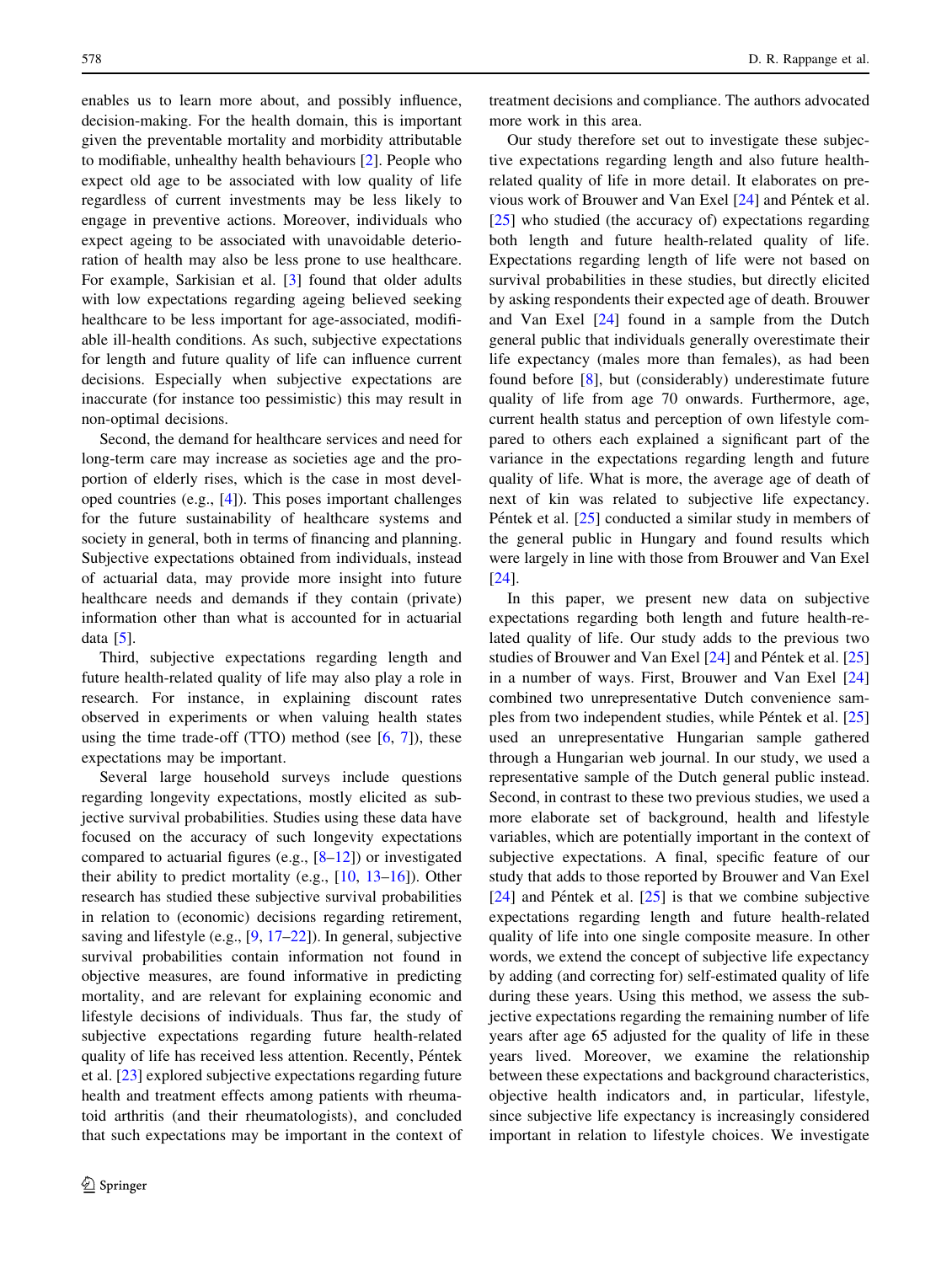whether this latter hypothesis holds for a measure that combines subjective life expectancy with expectations regarding future health-related quality of life. We also discuss the implications of using different methods to construct our composite expectations measure.

The remainder of this paper is structured as follows. First, we discuss our data, methods and analyses. In particular, we describe how we constructed our combined subjective measure of expectations. After that, we present our results. We end the paper with a discussion of our main results and the implications resulting from our findings.

## Materials and methods

## Data collection and outcome measures

For our study, we developed a web-based questionnaire that was administered to a sample of 18- to 65-year-olds from the Netherlands, representative in terms of age, gender and level of education. The overall objective of this survey was to investigate how Dutch people think about (future) health and choices in healthcare.

We included a measure of subjective life expectancy as well as a measure of expected health-related quality of life in our survey to operationalize our main outcome variable 'subjective future quality adjusted life years (QALYs) expectation from age 65 onwards'. The concept of (objective) QALYs is frequently applied in the evaluation and comparison of healthcare interventions [\[26](#page-12-0)], but not in the context of individuals' subjective expectations.<sup>1</sup> After introducing the concept of subjective expectations we elicited a point estimate of the subjective life expectancy for each respondent (see Fig. 1). Respondents were allowed to fill in any integer between 0 and 120. This method was successfully used before by Brouwer and Van Exel [[24\]](#page-12-0) and Péntek et al. [\[25](#page-12-0)].

Next, to elicit respondents' current and expected future health states we employed the EQ-5D instrument ([[27](#page-12-0)]; see also <http://www.euroqol.org>), as was done previously [\[24](#page-12-0), [25](#page-12-0)]. The EQ-5D is a generic health-related quality of life instrument comprising five health dimensions: 'mobility', 'self-care', 'usual activities', 'pain/discomfort' and 'anxiety/depression'. For each dimension the respondent could indicate to (expect to) experience 'no problems', 'some problems' and 'extreme problems'. Thus, 243 distinct health states can be distinguished for which preference scores exist which were obtained from the general public [\[28](#page-12-0)]. The EQ-5D instrument was designed to measure current health. Figure [2](#page-3-0) specifies how we

```
What age do you expect to reach yourself?
... years
```
Fig. 1 Question used for eliciting a point estimate of subjective life expectancy

asked questions regarding future health using the EQ-5D dimensions. This method was also used in the previous two studies [\[24](#page-12-0), [25\]](#page-12-0).

Combining the expectations regarding length and future health-related quality of life presented above provides us our main, single outcome variable, i.e., a measure of subjective expectations regarding the remaining amount of QALYs from 65 onwards. In Fig. [3](#page-4-0) we present two examples to explain our computation method.

Since we had no information on respondents' expected quality of life at time of death, except for those respondents that reported a subjective life expectancy equal to one of our target ages used for the quality of life questions, we imputed these scores. As can be seen in Fig. [3,](#page-4-0) we differentiated our imputation method according to the subjective life expectancy of respondents. For respondents who reported a subjective life expectancy of 90 or lower, we computed the quality of life at time of death based on the QALY scores of two subsequent target ages. Respondents with a subjective life expectancy higher than 90 were ascribed a quality of life score of 0 at time of death, since no information on quality of life expectations was available for ages higher than 90.

In order to retain all respondents while ensuring that the future QALY expectations for all respondents started at age 65, we imputed quality of life scores at age 65. For the respondents aged between 18 and 60 (60-year-olds not included), we used quality of life scores at age 60 and 70 to come up with a mean quality of life score at age 65 (see 'example a' in Fig. [3\)](#page-4-0). For respondents aged between 60 and 65, we used their current self-reported health state and the expected quality of life score at age 70, as is the case in 'example b' from Fig. [3](#page-4-0).

## Other variables/instruments

The survey included questions on socio-demographic characteristics, such as gender, age, marital status and net income. Moreover, respondents indicated their height and weight and were asked about the following lifestyle indicators: physical (in)activity, eating habits, smoking and alcohol consumption. Respondents were asked to indicate how many days a week they performed at least 30 min of (vigorous) exercise, such as walking, cycling or sports. The

In this paper, when we refer to QALYs or expected QALYs, we mean subjective QALY expectations.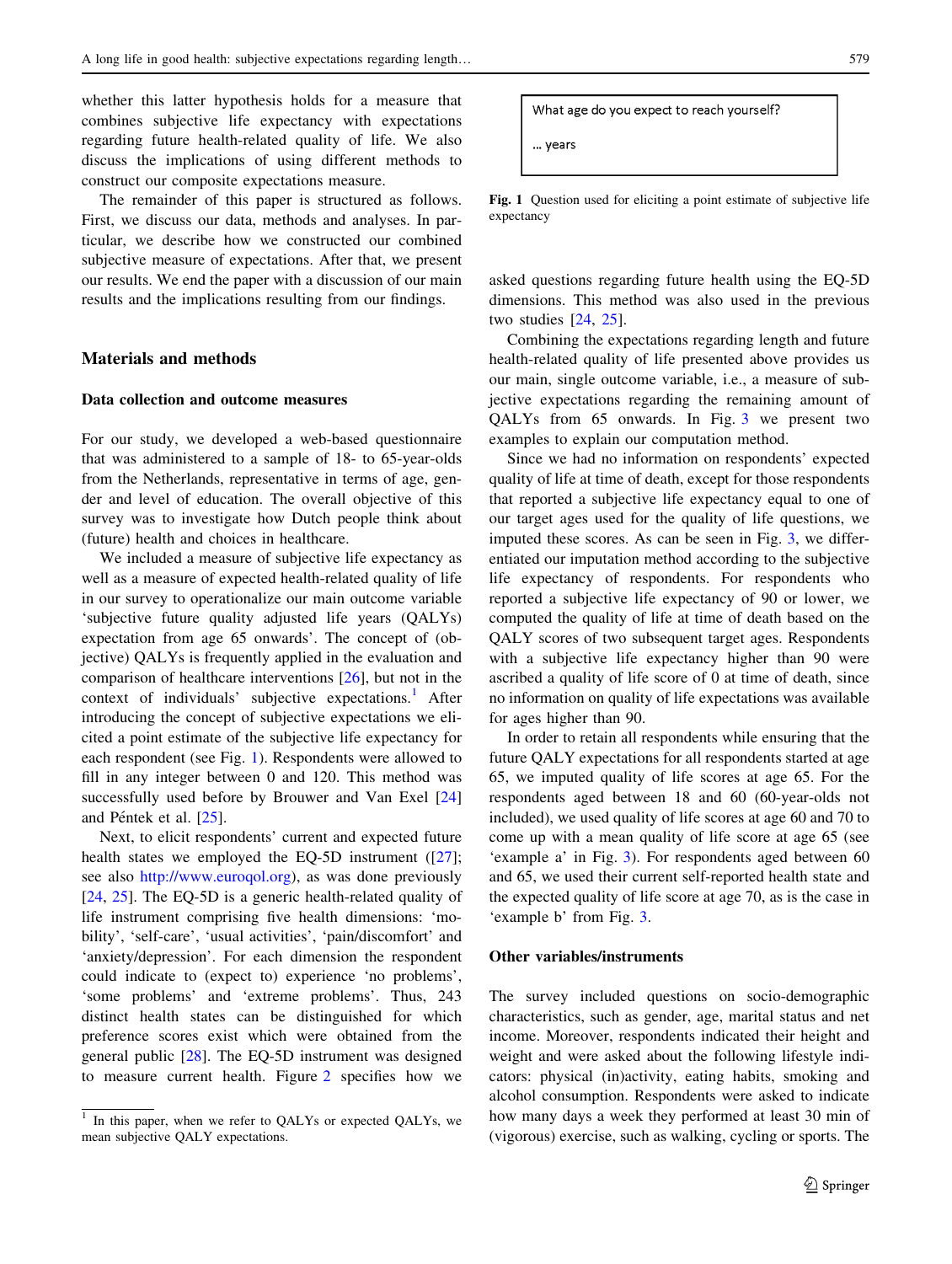<span id="page-3-0"></span>Fig. 2 Question for eliciting expectations regarding future health, using the dimensions of the EuroQol-5D



Dutch guidelines for healthy exercise require at least 30 min of exercise at least 5 times a week [\[29](#page-12-0), [30\]](#page-12-0). Then, respondents reported how many days a week, on average, they ate healthily (i.e., balanced meals including a wide variety of food in the right proportions and amount). A minimum of 6 days per week was set to classify respondents as having a healthy diet. We distinguished nonsmokers from occasional smokers and current smokers. Male and female respondents were considered heavy drinkers when their weekly amount of alcohol consumption exceeded 21 drinks and 14 drinks, respectively, or when consuming six drinks or more on one occasion at least once a week [[31\]](#page-12-0).

After general questions regarding the (past) presence of a severe disorder and any current chronic diseases (both physical and psychological), a vertical, visual analogue scale ranging from 0 ('worst imaginable health') to 100 ('best imaginable health') was used to obtain respondents' own valuation of current health. A similar format was used to elicit a general happiness score. Respondents were also asked to state their preference between a shorter life in perfect health and a longer life in a less than perfect health state and to give an indication of the average age most of their next of kin had reached.

Finally, we used an instrument that measures expectations regarding ageing (ERA-12). This validated 12-item survey measures expectations regarding ageing on three domains of four items each, i.e. expectations regarding physical health, expectations regarding mental health and expectations regarding cognitive function. These three subscales combine to one general scale measuring expectations regarding ageing [\[3](#page-12-0), [32\]](#page-12-0).

#### Descriptive statistics

First, sample characteristics are presented. Due to the way we constructed the survey, we avoided missing values on any of the variables. However, two respondents reported a bodyweight of 0 kg. We imputed these values based on height, gender and education in our sample.

We constructed a 'lifestyle index' based on the four aforementioned indicators of risky behaviour (based on Dutch health norms), i.e., smoking (on a daily basis), excessive alcohol consumption, physical inactivity and unhealthy diet. The index ranged from 0 to 4 with higher values indicating an unhealthier lifestyle. For example, a lifestyle index of 3 may indicate a person who smokes daily, drinks excessively and is physically inactive. For our analyses we combined groups 3 and 4 because of low numbers (2 %) in group 4.

Descriptive statistics of subjective expectations of life expectancy and future health-related quality of life expectations are presented. Subsequently, this is done for our main outcome variable, i.e. the subjective expectations of future QALYs from 65 onwards. Since the answers to the questions regarding subjective life expectancy and future health-related quality of life differed importantly (and therefore automatically also regarding our main outcome variable) between respondents from the age groups 18–59 and 60–65, we focused in particular on these differences throughout our analyses.

Finally, for validation purposes, we analysed the extent to which our measure of expectations regarding future QALYs remaining from age 65 onwards correlated with the 12-item ERA survey and its three 4-item subscales.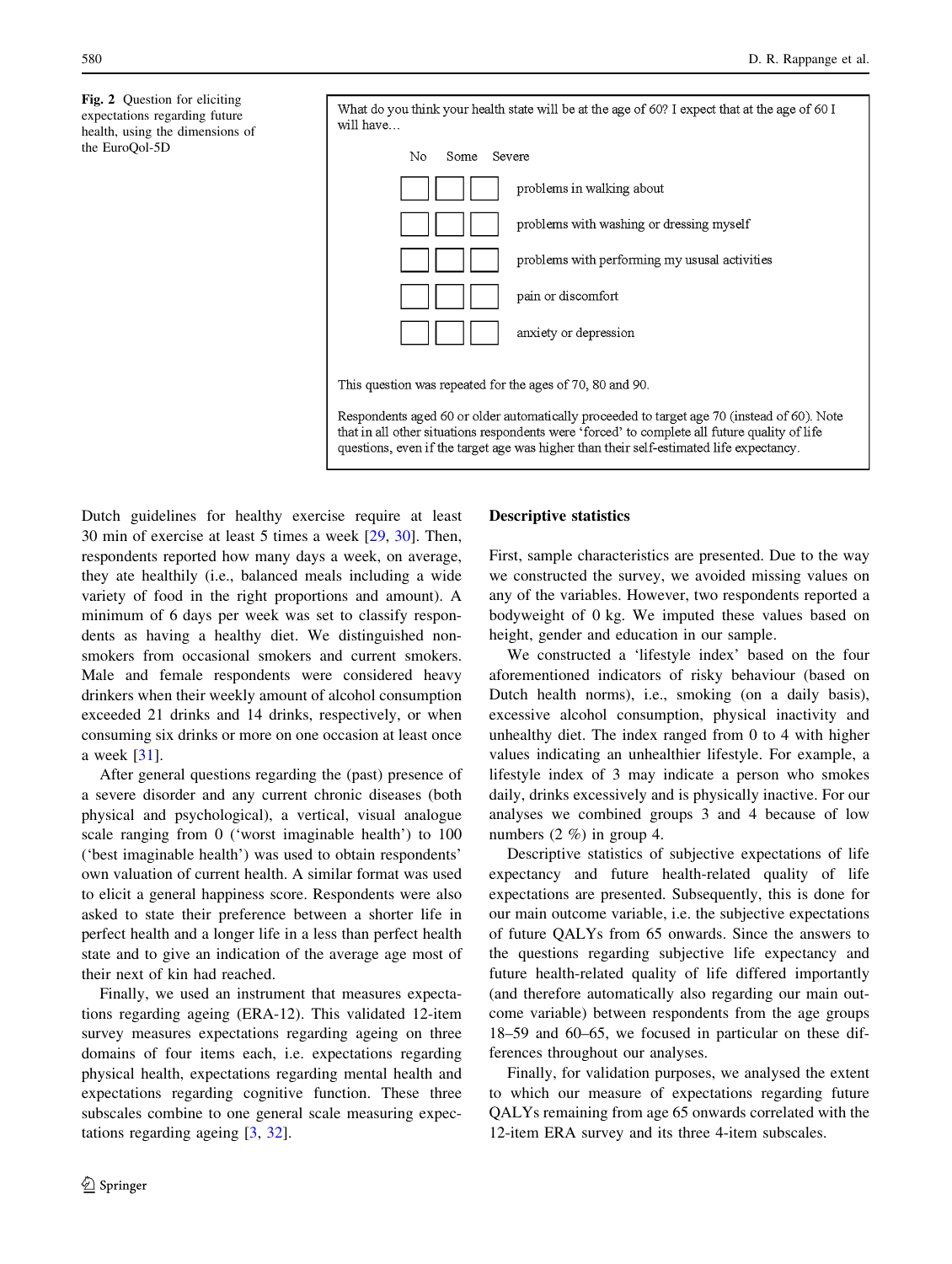<span id="page-4-0"></span>Fig. 3 Computation method for combining expectations regarding length and future health-related quality of life into a single outcome variable measuring expectations regarding remaining QALYs from age 65 onwards



#### Multivariate analysis

We used linear regression analysis to identify explanatory variables for the number of subjective expected QALYs from 65 onwards. Explanatory variables were included based on the previous findings of Brouwer and Van Exel  $[24]$  $[24]$  and Péntek et al.  $[25]$  $[25]$ . We defined four models, each model nested in the previous one, which successively introduced (1) socio-demographic characteristics and socioeconomic status, (2) health indicators, (3) age of death of next of kin and, finally, (4) the lifestyle index. Due to notably different results on our expectation variables for the groups 18–59 and 60–65, we included age both as a dummy variable, differentiating between both age groups,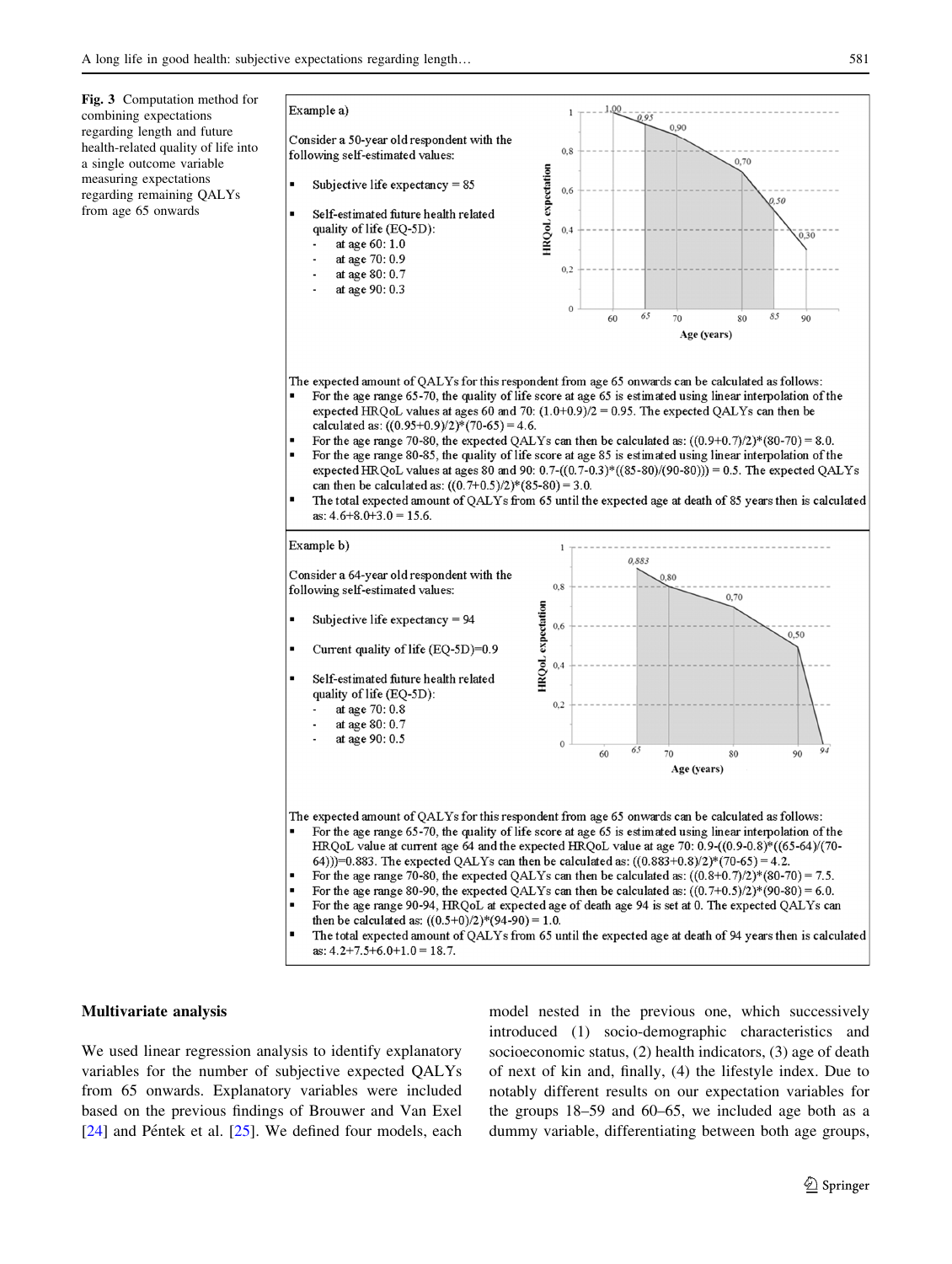and as a continuous variable. Furthermore, we paid particular attention to the explanatory power of the lifestyle index/indicators and also conducted our regression analysis for men and women separately.

## Sensitivity analyses

We performed several sensitivity analyses in order to test several choices we made. Most importantly, an alternative computation method for the expected total amount of future QALYs from 65 onwards involves using a quality of life score of 0 at time of death for all respondents, instead of using the quality of life score at the subsequent target age. Alternatively, we altered our initial approach only for those respondents reporting a subjective life expectancy over 90 years old. Instead of assuming a quality of life score of 0 at time of death we used the reported quality of life score at target age 90 (i.e., assuming no decline from that point onwards). Other aspects that deserved attention regard (the elimination or adjustment of) possible outliers and the examination of the impact when age and lifestyle indicators are included differently into our regression analysis. We ran our multivariate analysis incorporating these adjustments. All analyses were conducted using STATA 11 IC (StataCorp, College Station, TX).

## Results

## Sample characteristics

A sample of 1223 respondents representative of the general population from the Netherlands in terms of age, gender and level of education completed the web-based survey. We excluded observations based on the time it took to complete the survey. In our sample, all respondents completed the survey between 5 and 62 min with mean length of almost 26 min  $(SD = 9.0 \text{ min})$ . A small pilot exercise indicated that the minimal time necessary to complete the survey quickly but carefully was 15 min. Therefore, we excluded 157 respondents who completed the survey within 15 min (12.8 % of total sample). We also excluded respondents who reported a lower life expectancy than their age at the time of the interview  $(n = 3)$ . Our final sample therefore consisted of 1064 respondents. The main sample characteristics are shown in Table 1.

Respondents excluded from the final sample were younger and more often male ( $p < 0.01$ ), so that our final sample for analysis was no longer completely representative for the Dutch population aged 18–65 years old. Mean subjective life expectancy and subjective QALY expectation were not significantly different ( $p < 0.01$ ) between included and excluded respondents.

**Table 1** Sample characteristics,  $n = 1064$ 

| Variable                         | Category                   | $\%$        |
|----------------------------------|----------------------------|-------------|
| Male $(\%)$                      |                            | 50.1        |
| Age [mean (SD)]                  | Range (18–65)              | 43.2 (13.6) |
| Educational level $(\%)^a$       | Low                        | 27.3        |
|                                  | Middle                     | 42.0        |
|                                  | High                       | 30.7        |
| Marital status <sup>b</sup>      | Living alone/divorced      | 32.2        |
|                                  | Married/living<br>together | 67.8        |
| Have children $(\%)$             |                            | 60.2        |
| (Self-) employed (%)             |                            | 53.0        |
| Income <sup>c</sup>              | Low                        | 30.1        |
|                                  | Middle                     | 47.3        |
|                                  | High                       | 22.7        |
| Health $(EQ-5D)$ [mean $(SD)$ ]  | Range $(-0.13:1)$          | 0.84(0.23)  |
| Disorder (currently/ever) $(\%)$ |                            | 28.2        |
| Chronic disease $(\%)$           |                            | 36.6        |
| Health (VAS) [mean (SD)]         | Range $(0-100)$            | 75.1(16.5)  |
| Happiness (VAS) [mean (SD)]      | Range (0-100)              | 74.5 (18.0) |
| Obese $(\%)^d$                   |                            | 19.2        |
| Physically active                |                            | 50.9        |
| Healthy diet (%)                 |                            | 47.5        |
| Smoking (%)                      | Never                      | 60.5        |
|                                  | Yes, sometimes             | 11.0        |
|                                  | Yes, daily                 | 28.5        |
| Alcohol consumption              | N <sub>0</sub>             | 35.9        |
|                                  | Moderate                   | 52.6        |
|                                  | Excessive                  | 11.5        |
| Lifestyle index                  | $\Omega$                   | 20.5        |
|                                  | 1                          | 33.4        |
|                                  | $\mathfrak{D}$             | 32.4        |
|                                  | 3 or 4                     | 13.7        |
| Next of kin's age of death       | $\leq$ 75                  | 19.5        |
|                                  | 75–85                      | 53.7        |
|                                  | >85                        | 26.9        |
|                                  |                            |             |

<sup>a</sup> Low: primary or lower secondary education; Middle: upper secondary education or post-secondary non-tertiary education; High: Bachelor, Master, Doctoral or equivalent

<sup>b</sup> The category 'married/living together' also included 37 respondents (3.5 %) who indicated 'do not want to say/other'

 $\degree$  Low <1500; middle 1500–2999; high  $\geq$ 3000 in euros

<sup>d</sup> 'Obese' indicates BMI  $\geq$  30 kg/m<sup>2</sup>. Mean (SD) BMI = 26.4 (5.1)

## Subjective life expectancy

The mean expected age of death in our sample was 81.1 years ( $SD = 10.9$  years). Respondents reported life expectancies in a range between 19 and 120 years old. The distribution of these subjective life expectations is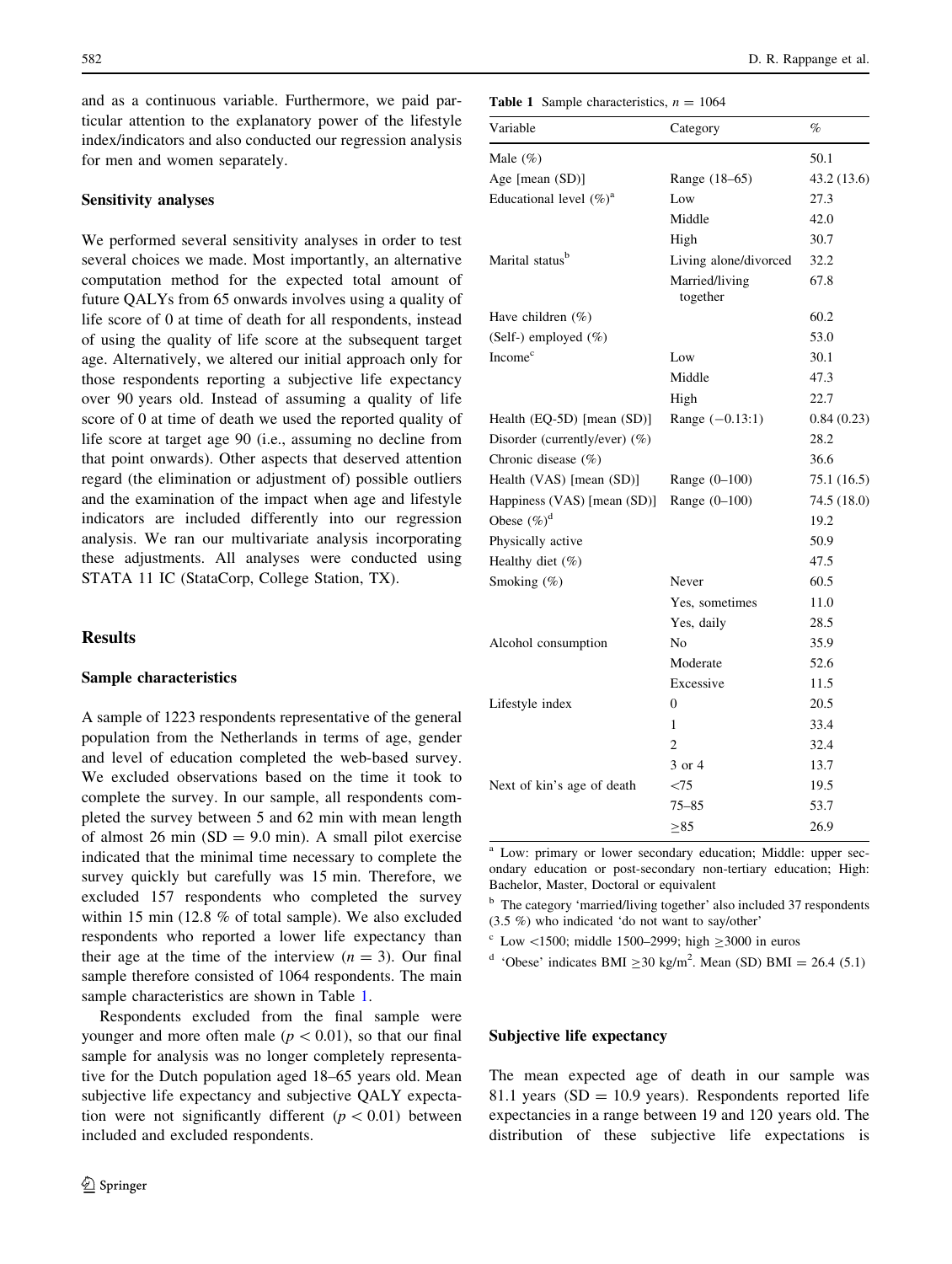<span id="page-6-0"></span>

Fig. 4 Distribution of subjective life expectancy  $(n = 1064)$ 

presented in Fig. 4. A considerable part of the respondents used round numbers in expressing their longevity expectation: 41.0 % of the predictions were rounded to tens (60, 70, 80, etc.) and 71.3 % to fives or tens (70, 75, 80, etc.). Clear peaks were present at 75, 80 and 85 (12.2, 19.5, 13.4 %, respectively). The time gap between the respondent's age at the time of the survey and their subjective life expectancy ranged between 0 and 102 years and was on average 37.9 years ( $SD = 17.0$ ). As expected, this time gap diminished as respondents' age at the time of the interview increased. Analysis by age group showed that the mean subjective life expectancy was significantly higher in the group 60–65 compared to the group 18–59: 84.8 and 80.5 years, respectively  $[t(1062) = -4.4964, p < 0.001]$ . No variation in subjective life expectancy was found between respondents aged below 60.

# Subjective expectations regarding future healthrelated quality of life

Respondents were asked to report their expectations regarding future health-related quality of life at the target ages of 60 up to 90. Average scores declined steadily with age, from 0.77 to 0.69, 0.51 and 0.32 at the ages of 60, 70, 80 and 90, respectively [recall that respondents aged 60 or more ( $n = 143, 13.4\%$ ) did not need to predict health at age 60]. The scores ranged from  $-0.329$  to 1 at all ages, equalling the possible minimum and maximum scores according to the EuroQol system.

Figure 5 presents the future health-related quality of life expectations for two age groups, 18–59 and 60–65. As for life expectancy, values were significantly higher for the older group. Interestingly, the initial (i.e., first) reported score was fairly similar for both age groups. The gap between the scores of both groups increased at advanced target ages, from 0.105 to 0.173 at the ages 70 and 90, respectively.



Fig. 5 Health-related quality of life (HRQoL) expectations at age 60, 70, 80 and 90 years old, by age group  $(n = 1064)$ 

Interestingly, 1.6 % of the respondents indicated the same expected health profiles for all target ages, while an additional 0.6 % of the respondents indicated the same profiles for the ages of 70, 80 and 90. These respondents apparently did not expect their health to deteriorate over time. In addition, 8.4 % of the respondents gave at least one score at a certain target age that was higher than the score at a lower target age.

Respondents were presented with all future health-related quality of life questions despite their subjective life expectancy. Similarly to Brouwer and Van Exel [[24\]](#page-12-0) and Péntek et al.  $[25]$  $[25]$ , further analysis revealed significantly lower scores at the target ages 60–90 for respondents that did not expect to live up to these given ages compared to those who did expect to be alive at these ages. The average scores for the first group and the latter group at ages 60, 70, 80 and 90 were respectively: 0.34 vs 0.79 (Mann–Whitney,  $p < 0.001$ , non-survivor group  $n = 27$ ), 0.25 vs 0.73 (Mann–Whitney,  $p < 0.001$ , non-survivor group  $n = 87$ ), 0.30 vs 0.63 (Mann–Whitney,  $p < 0.001$ , non-survivor group  $n = 377$ ) and 0.26 vs 0.58 (Mann–Whitney,  $p\lt 0.001$ , non-survivor group  $n = 852$ ).

## Subjective expectations of remaining number of QALYs from 65 onwards

We estimated the number of subjective expected remaining QALYs after age 65 using the information above regarding subjective life expectations and those on future health-related quality of life. Total amount of expected QALYs from 65 onwards to expected death ranged from  $-9.0$  to 40.0 QALYs and mean QALY expectation was 11.0  $(SD = 7.4)$ . The distribution of QALY expectations is presented in Fig. [6](#page-7-0).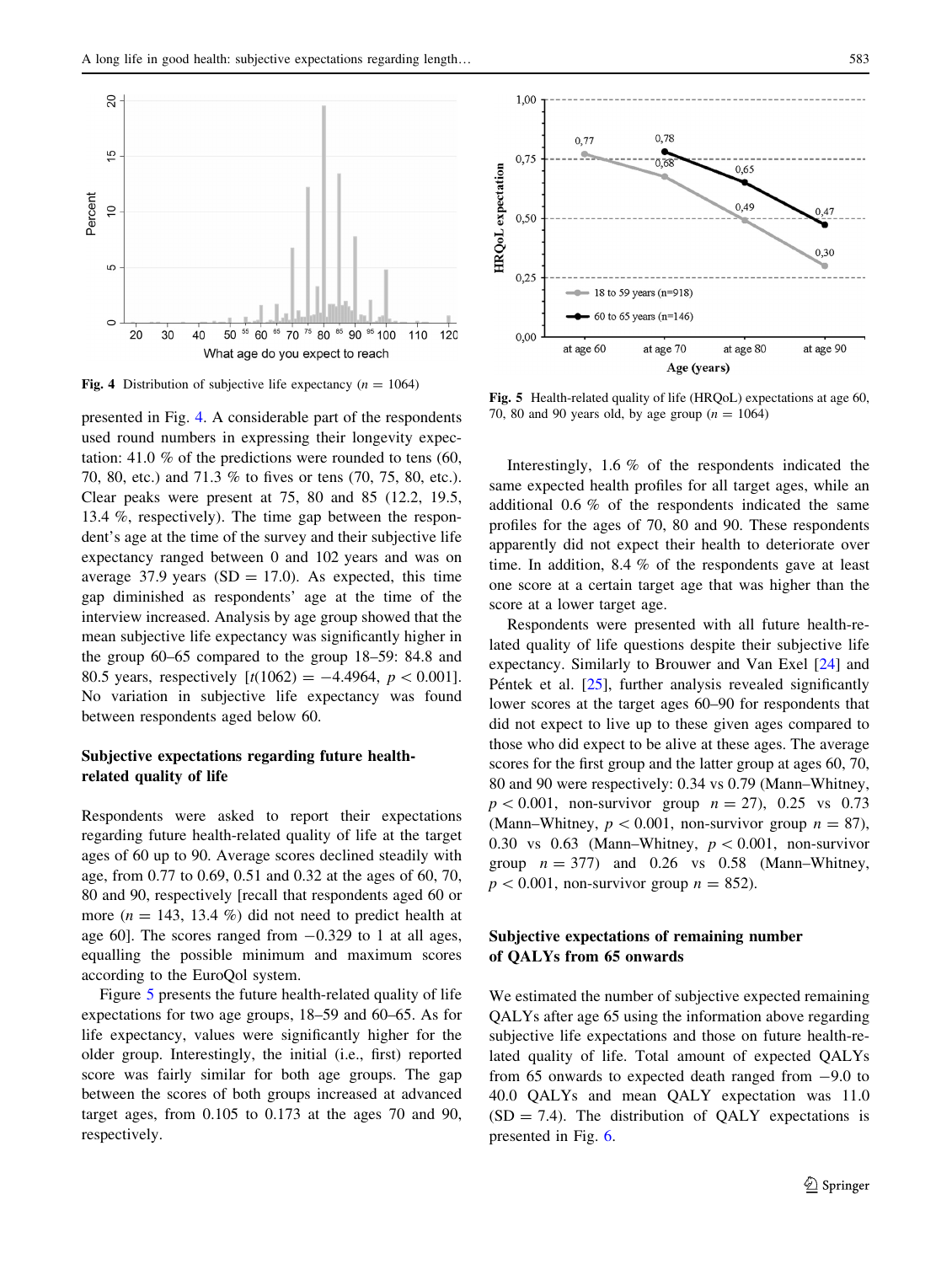<span id="page-7-0"></span>Excluding the lowest and highest 1 % of OALY expectations resulted in QALYs varying between  $-0.9$  and 30.0. Out of the respondents, 3.1 % reported negative QALY expectations, of which two respondents reported expectations lower than  $-6.0$ . Such extreme negative QALY expectations can be explained by the fact that these two respondents had already relatively low present selfperceived health status  $(-0.1 \text{ and } 0.2)$ , but nonetheless expected to live up to respectively 100 and 92. A longer period of time with such low QALYs scores cumulates to a large negative total of remaining QALYs. Of the respondents, 3.0 % expected to have more than 25 QALYs after the age of 65. All these respondents expected to reach at least 90 years (mean life expectancy of this group is 103 years) in generally good health. One respondent reported a QALY expectation of 40. This respondent reported a life expectancy of 120.

The highest peak was around 0 remaining QALYs. Out of the respondents, 6.4 % self-estimated exactly 0 remaining QALYs after 65. The explanation for this is that these respondents reported life expectancies of 65 or lower. Considering the fact that we did not assign QALYs for the year of expected death, by definition, their total amount of expected future QALYs after 65 amounted to 0.

As expected based on the results above, the mean subjective QALY expectation for the age group 18–59 was 10.5 and significantly lower than the mean expectation of 14.2 of the group 60–65  $[t(1062) = -5.6353, p < 0.001]$ . Again, no significant variation was found within the age group 18–59.

A small majority of the respondents (56.1 %) preferred a shorter life in perfect health over a longer life in a less then perfect health state. These respondents had significantly lower mean QALY expectations compared to others, respectively: 10.3 vs 11.9  $[t(1062) = -3.6577]$ ,  $p<0.001$ .



Fig. 6 Distribution of self-estimated amount of QALYs from age 65 onwards until expected death ( $n = 1064$ )

#### Expectations regarding ageing (ERA)

Analysis of the correlation between our future remaining OALY measure and the 12-item ERA resulted in  $r = 0.25$ , which was significant at the  $p < 0.001$  level. The three 4-item subscales correlated in the same direction as the 12-item version of the ERA scale:  $r = 0.20$ ,  $r = 0.20$  and  $r = 0.19$  ( $p < 0.001$  for all correlations) for the expectations regarding physical health scale, mental health scale and cognitive function scale, respectively.

#### Multivariate analyses

Table [2](#page-8-0) presents the results of the multiple regression analysis with expected remaining QALYs from 65 onwards as dependent variable. We started with a block of background characteristics. Successively, we then added the objective health indicators, two dummy variables representing next of kin's age of death and finally our lifestyle index.

The fourth, final model explained 27 % of the variance in our outcome variable. In this final model, the age dummy, reflecting the difference between the two age groups 18–59 and 60–65, having a chronic disease and/or disorder, the age of death of next of kin and the lifestyle index were most importantly associated with expectations regarding future QALYs. Less healthy respondents expected to have fewer QALYs from 65 onwards. The same accounts for respondents with an unhealthy lifestyle, a low education and respondents whose next of kin generally died younger. When family members became older, respondents reported higher QALY expectations. For the lifestyle index, each additional type of risky behaviour (i.e. smoking, drinking excessively, etc.) decreased the total amount of future QALYs with 1.12 QALYs. It becomes clear from the beta weights (not shown here) that having a disorder had the strongest effect on the outcome variable. Interestingly, being obese was not a significant explanatory variable for the amount of expected QALYs while being employed was only significant in the first, most restricted model.

We repeated the fourth model of the regression analysis, but replacing the lifestyle index with the individual behavioural risks. Furthermore, we performed the regression analysis for men and women separately. The results are presented in Table [3](#page-9-0).

The regression model in which the lifestyle index was replaced performed similarly in terms of adjusted  $R^2$  to the final model from the regression analysis that included the index. An unhealthy eating habit and smoking were the strongest health behavioural explanatory variables in this model. On average, these variables may be relatively strongly associated in people's perception with morbidity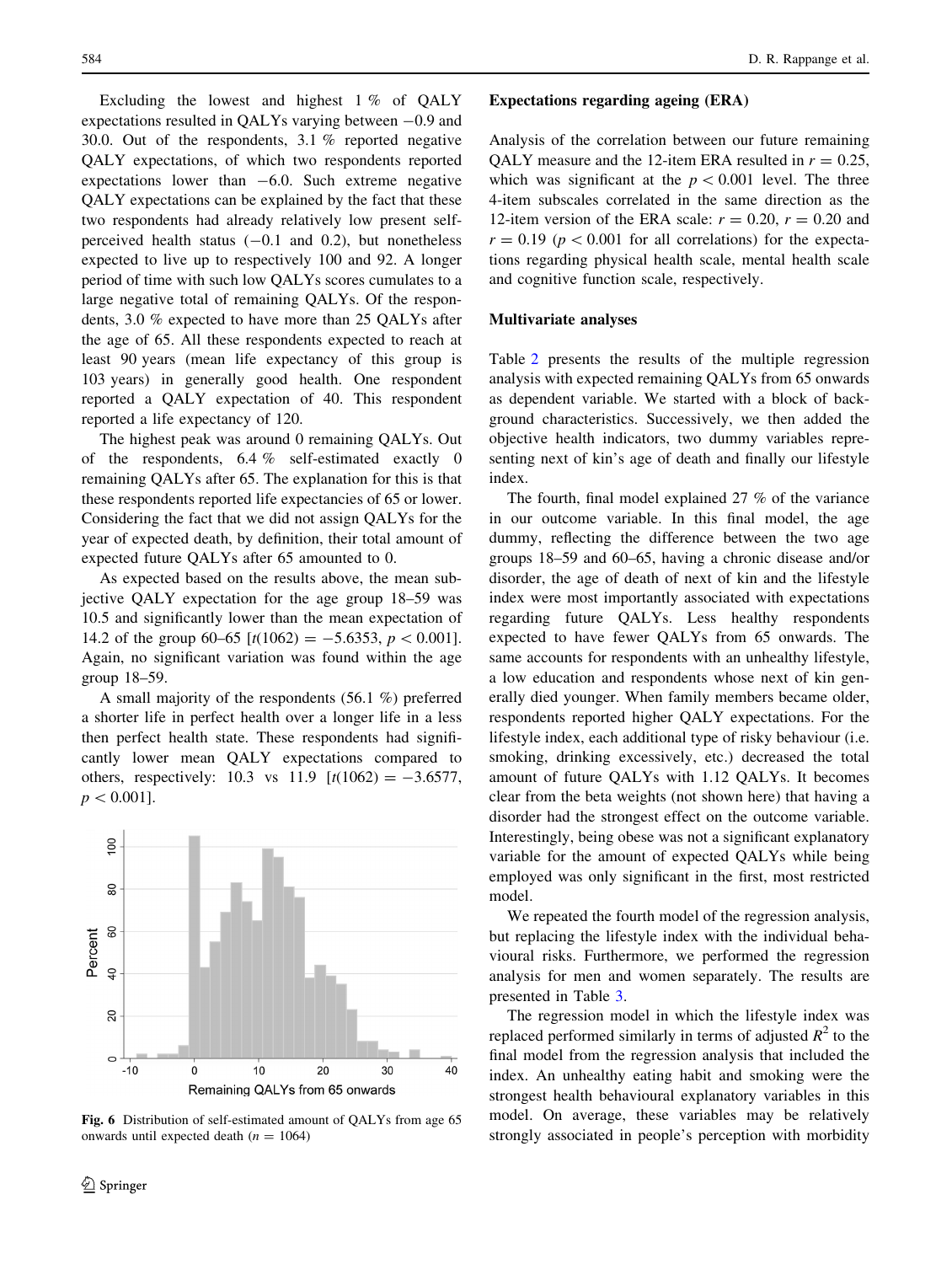<span id="page-8-0"></span>Table 2 Multivariate analysis of remaining QALYs from age 65 to expected death

| Variables                       | Model 1           | Model 2            | Model 3            | Model 4            |
|---------------------------------|-------------------|--------------------|--------------------|--------------------|
| Male                            | 0.64(0.468)       | 0.44(0.445)        | 0.63(0.424)        | $0.76(0.420)*$     |
| Age dummy                       | 4.82 (0.839)***   | $4.04(0.774)$ ***  | $3.63(0.761)$ ***  | $3.45(0.742)$ ***  |
| Age                             | $-0.03(0.022)$    | 0.03(0.021)        | 0.02(0.020)        | 0.01(0.020)        |
| Low education                   | $-1.08(0.588)*$   | $-1.41(0.551)$ **  | $-1.26(0.521)$ **  | $-1.08(0.512)$ **  |
| High education                  | 0.30(0.541)       | 0.40(0.512)        | 0.39(0.483)        | 0.30(0.477)        |
| Low income                      | $-0.23(0.581)$    | 0.19(0.542)        | 0.13(0.523)        | 0.12(0.517)        |
| High income                     | 0.89(0.559)       | 0.66(0.532)        | 0.36(0.493)        | 0.30(0.487)        |
| Married                         | 0.58(0.555)       | 0.48(0.521)        | 0.62(0.505)        | 0.39(0.502)        |
| Have children                   | 0.79(0.547)       | 0.43(0.516)        | 0.55(0.498)        | 0.77(0.492)        |
| (Self-)employed                 | $1.55(0.484)$ *** | 0.49(0.465)        | 0.49(0.443)        | 0.45(0.438)        |
| Chronic disease                 |                   | $-2.34(0.547)$ *** | $-2.25(0.510)$ *** | $-2.23(0.499)$ *** |
| Disorder                        |                   | $-4.02(0.559)$ *** | $-3.73(0.540)$ *** | $-3.66(0.526)$ *** |
| Obese                           |                   | $-0.20(0.586)$     | $-0.02(0.562)$     | 0.08(0.555)        |
| Next of kin's age of death low  |                   |                    | $-2.93(0.500)$ *** | $-2.71(0.493)$ *** |
| Next of kin's age of death high |                   |                    | $3.44(0.511)$ ***  | $3.30(0.508)$ ***  |
| Lifestyle index                 |                   |                    |                    | $-1.12(0.210)$ *** |
| Constant                        | $9.85(0.966)$ *** | $10.01(0.927)$ *** | $9.76(0.936)$ ***  | 11.99 (1.021)***   |
| Observations                    | 1064              | 1064               | 1064               | 1064               |
| $R^2$                           | 0.07              | 0.17               | 0.25               | 0.27               |
| Adj. $R^2$                      | 0.06              | 0.16               | 0.24               | 0.26               |
|                                 |                   |                    |                    |                    |

Unstandardized coefficients. Robust standard errors in parentheses

\*\*\*  $p < 0.01$ , \*\*  $p < 0.05$ , \*  $p < 0.10$ 

and mortality, therefore. Both dummies regarding alcohol consumption did not have a significant effect. As can been seen in Table [3](#page-9-0), there were some striking differences between men and women regarding the explanatory variables. First, the age dummy had a much stronger effect on expected future QALYs for men than for women. Second, as in the first model shown in Table [3,](#page-9-0) the alcohol variables were not significant for men. However, excessive alcohol consumption was a significant explanatory variable for the expected future QALYs for women. Finally, the effect of physical inactivity on expectations regarding remaining QALYs only held for men in the separate analyses. Overall, both gender models performed very similarly in terms of explained variance.

#### Sensitivity analyses

The final analyses were done to test our findings incorporating some adjustments. First, recall that we only used a QALY score of 0 at time of death for respondents who expected to live beyond 90, since we did not have any expected quality of life score beyond that age. We reran our analysis using a QALY score of 0 for all respondents at the expected age of death. This resulted in a lower mean of remaining future QALYs:  $9.5$  (SD = 7.2). We repeated the fourth model regression analysis from Table 2 using this estimation. This regression model explained less variance than our original model ( $R^2 = 0.25$  vs  $R^2 = 0.27$ ) and, furthermore, the significant explanatory variables were less strong in this model than the results shown in Table 2. Replacing the QALY score at time of death with the QALY score at target age 90, instead of a score of 0 for those respondents who expected to live beyond 90 ( $n = 129$ ), slightly increased the mean expected QALYs from 65 onwards to 11.4 QALYs  $(SD = 8.2)$ . Since the impact of this adjustment seems limited, we did not use this estimate in any further analyses.

Second, our results showed that a few outliers were present both at the minimum and maximum endpoints. A 1 % trimmed mean excluding these outliers resulted in a mean future QALY score of  $11.0$  (SD = 7.2), ranging from -2.9 to 31.6. We repeated our main regression analysis and this resulted only in minimally lower robust standard errors compared to our original regression analysis from Table 2.

Third, in our analyses we integrated age simultaneously as a continuous variable and as a dummy variable differentiating between age groups 18–59 and 60–65. We tested for several variants of age, e.g., introducing age only as a continuous variable and only as a dummy variable in the regression. The regression model with only age as a continuous variable, which was significant ( $p < 0.001$ ), performed slightly worse in terms of model performance ( $R^2 = 0.26$ ). No differences were observed for our most important explanatory variables (except for the age weight itself).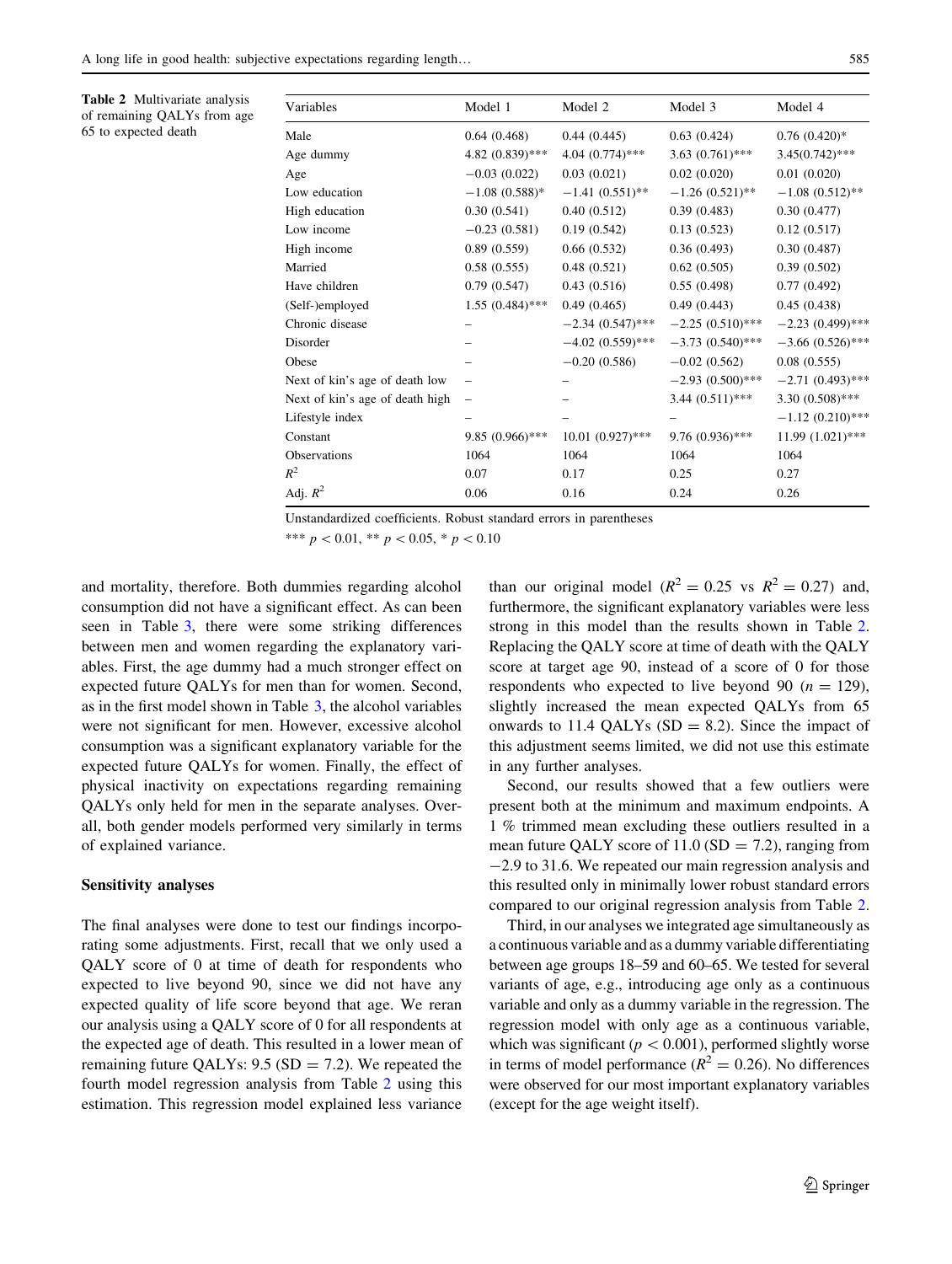<span id="page-9-0"></span>Table 3 Multivariate analysis of remaining QALYs from age 65 to expected death: risk factors instead of lifestyle index and distinction male/female

| Model 1            | Female             | Male               |
|--------------------|--------------------|--------------------|
| $0.76(0.429)*$     |                    |                    |
| $3.40(0.745)$ ***  | 1.76(1.112)        | 4.65 $(1.068)$ *** |
| 0.01(0.020)        | 0.04(0.027)        | $-0.03(0.032)$     |
| $-1.07(0.518)$ **  | $-0.77(0.634)$     | $-1.34(0.860)$     |
| 0.22(0.481)        | 0.51(0.707)        | $-0.01(0.681)$     |
| 0.16(0.521)        | $-0.23(0.653)$     | 0.73(0.889)        |
| 0.27(0.490)        | $-0.12(0.759)$     | 0.39(0.659)        |
| 0.41(0.505)        | 0.51(0.724)        | 0.18(0.780)        |
| 0.80(0.491)        | 0.34(0.634)        | $1.34(0.807)*$     |
| 0.48(0.441)        | $1.05(0.577)*$     | 0.00(0.698)        |
| $-2.25(0.502)$ *** | $-2.49(0.710)$ *** | $-2.15(0.720)$ *** |
| $-3.64(0.529)$ *** | $-3.46(0.727)$ *** | $-3.85(0.774)$ *** |
| 0.01(0.561)        | $-0.94(0.699)$     | 1.17(0.912)        |
| $-2.69(0.495)$ *** | $-3.28(0.656)$ *** | $-1.98(0.744)$ *** |
| $3.31(0.511)$ ***  | $3.17(0.714)$ ***  | $3.69(0.736)$ ***  |
| $-1.30(0.450)$ *** | $-0.89(0.605)$     | $-1.56(0.661)$ **  |
| $-0.09(0.453)$     | $-0.25(0.575)$     | 0.13(0.747)        |
| $-0.49(0.624)$     | $-2.87(0.931)$ *** | 0.59(0.826)        |
| $-0.78(0.411)*$    | 0.10(0.556)        | $-1.75(0.623)$ *** |
| $-1.52(0.421)$ *** | $-1.80(0.558)$ *** | $-1.39(0.631)$ **  |
| $12.15(1.014)$ *** | $11.08(1.412)$ *** | 14.01 (1.502)***   |
| 1064               | 531                | 533                |
| 0.28               | 0.29               | 0.28               |
| 0.26               | 0.27               | 0.26               |
|                    |                    |                    |

Unstandardized coefficients. Robust standard errors in parentheses

\*\*\*  $p < 0.01$ , \*\*  $p < 0.05$ , \*  $p < 0.10$ 

Fourth, we used several alternatives to our lifestyle index. The (beta) coefficient of the lifestyle index (as well as the other results) did not alter when we used the original 0–4 score in which the two final categories were not combined or when we applied an index in which the 0–3 score was squared. When we used dummy variables instead of a continuous score of 0–3, i.e., a dummy for score 1 (one lifestyle risk), score 2 (two lifestyle risks) and score 3 (three or four lifestyle risks), we found coefficients of  $-0.83$  (0.573, n.s.),  $-1.83$  (0.571,  $p = 0.001$ ) and  $-3.56$  $(0.703, p < 0.001)$ , respectively.

## **Discussion**

In this study, we have presented subjective expectations regarding the amount of QALYs left from 65 onwards until death in a representative Dutch sample of 18- to 65-yearolds in terms of age, gender and level of education. In contrast and addition to previous studies, we have combined expectations regarding length of life and future health-related quality of life into one single measure of healthy life expectation and investigated its relation to a relevant set of background, health and lifestyle variables.

The average amount of subjective expected QALYs from 65 onwards was 11 OALYs and ranged from  $-9$  to 40 QALYs. The final multivariate model from Table [2](#page-8-0) explained 27 % of the variance in the amount of future expected QALYs. Lifestyle importantly explained variance in the amount of expected QALYs from 65 onwards. An unhealthier lifestyle was related to lower QALY expectations. Replacing the lifestyle index with the risky behaviours separately—see the first model from Table 3 showed that only individuals who smoke or have poor nutritional habits expect fewer QALYs from 65 onwards. Interestingly, excessive alcohol consumption and physical inactivity did not lower respondents' subjective QALY expectation. However, interesting gender differences may exist (Table 3). Female heavy drinkers reported significantly lower expectations, but this did not hold for men. Smoking and physical inactivity, however, were only associated with a lower amount of expected QALYs for male respondents. It should be noted, however, that the relation of excessive alcohol consumption and smoking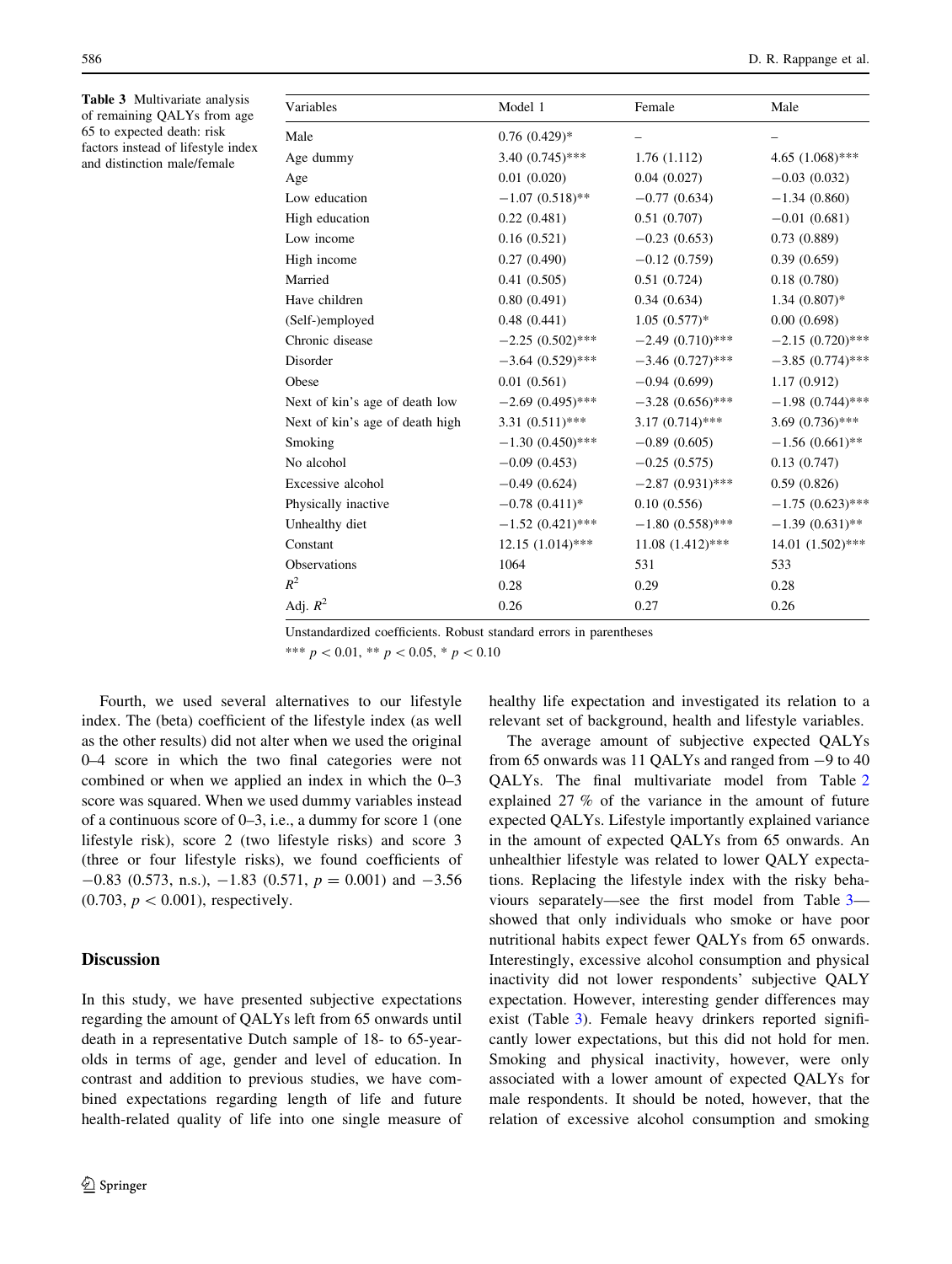and QALY expectations showed a somewhat similar pattern for both genders (except for their statistical significance). In other words, both risky behaviours were associated with lower expectations for both men and women, but with a slightly different magnitude. Moreover, the group of female excessive alcohol consumers was rather small  $(n = 40)$ , which may have influenced our results. The impact of an unhealthy diet on the number of expected QALYs was similar for both men and women. The association between the expected future QALYs and lifestyle and possible differences between men and women in this respect, especially regarding alcohol consumption, warrant further investigation.

Another important point here is that the causality of the relation between QALY expectations and lifestyle may work in both directions. On the one hand, individuals with an unhealthy lifestyle may incorporate the adverse consequences of their behaviour into their QALY expectations and adjust their expectations downwards. On the other hand, individuals with low QALY expectations may adopt an unhealthy lifestyle since they may believe that unhealthy habits do not matter that much for them (given low expectations) or may feel unable to influence their expectations regarding length and future health-related quality of life. This may be related to the findings of Sarkisian et al. [\[3](#page-12-0)] regarding seeking medical treatment. It would be interesting to study this circular relationship in more detail.

Our multivariate regression analysis further showed that respondents with a severe disorder (now or in the past) or chronic disease expected fewer QALYs in the future compared to healthy respondents. Interestingly, being obese did not explain any variance in our outcome variable. Although respondents with a disorder (now or in the past) and/or chronic disease had significantly higher BMI scores, excluding obesity or, alternatively, the variables regarding having a disorder or chronic disease, did not alter any of the relevant coefficients. Finally, the average age of death of next of kin predicted our outcome variable as well, in the expected direction, as was found before [[24,](#page-12-0) [25\]](#page-12-0).

## Limitations

A few limitations of our study should be taken into account when interpreting our results. First, we excluded a considerable proportion (i.e. 12.8 %) of initial respondents, largely based on supposed speeding through the online questionnaire. Consequently, the final sample available for analysis was no longer completely representative of the Dutch population, with younger and male respondents slightly underrepresented. However, since mean scores on our main outcome measure did not differ significantly between included and excluded respondents, we believe

that elimination of respondents did not introduce a disturbing selection bias, and therefore does not greatly affect the generalizability of our results.

Second, the EQ-5D is a validated instrument and widely applied as a health outcome measure. However, its use for eliciting expectations regarding health-related future quality of life is less common. We slightly adjusted the wording of the EQ-5D questions to make the instrument suitable for obtaining health expectations, analogous to the format used by Brouwer and Van Exel  $[24]$  $[24]$  and Péntek et al.  $[25]$  $[25]$ . These authors concluded that individuals seem to answer the questions as intended, since the scores for expected and actual health at age 60 were similar. The correlation of our outcome variable and the ERA provides some further validation for our application of the EQ-5D. Obviously, further validation is required and exploring other methods for obtaining expectations of future health is encouraged.

Third, the design of our survey and the questions posed to the respondents may have influenced our results. For example, in the expectation section of our questionnaire, respondents were first asked to indicate their subjective life expectancy. Then we administered the EQ-5D to elicit expectations regarding future health-related quality of life. It is unclear whether this sequence influenced respondents' answers. Moreover, respondents answered the future health questions successively for the target ages 60, 70, 80 and 90 years old. This may induce respondents to indicate a decline in health with age.

Fourth, respondents answered all questions regarding expectations of future health despite their subjective life expectancy. As Brouwer and Van Exel [\[24](#page-12-0)] noted in this context, ''…one may expect that health-related quality of life expectations for ages at which one does not believe to be alive anymore are irrelevant and perhaps unrealistically low, because respondents try to indicate their expectation of longevity in the indicated health profile.'' Indeed, we found significantly lower quality of life expectations for 'non-survivors' vs. 'survivors', which raises the question of the validity of answers to questions regarding future healthrelated quality of life beyond the expected age of death.

Another point is that more explanatory variables could have been included in this study. For instance, it could have been interesting to investigate the associations between future health expectations and choices related to saving and insurance coverage. These are interesting options for future research.

A final limitation is that we did not explicitly ask about the expected quality of life close to the time of death. We therefore imputed these scores. The sensitivity analysis showed that using a QALY score of 0 did alter our findings somewhat. This may be investigated in more detail in future research.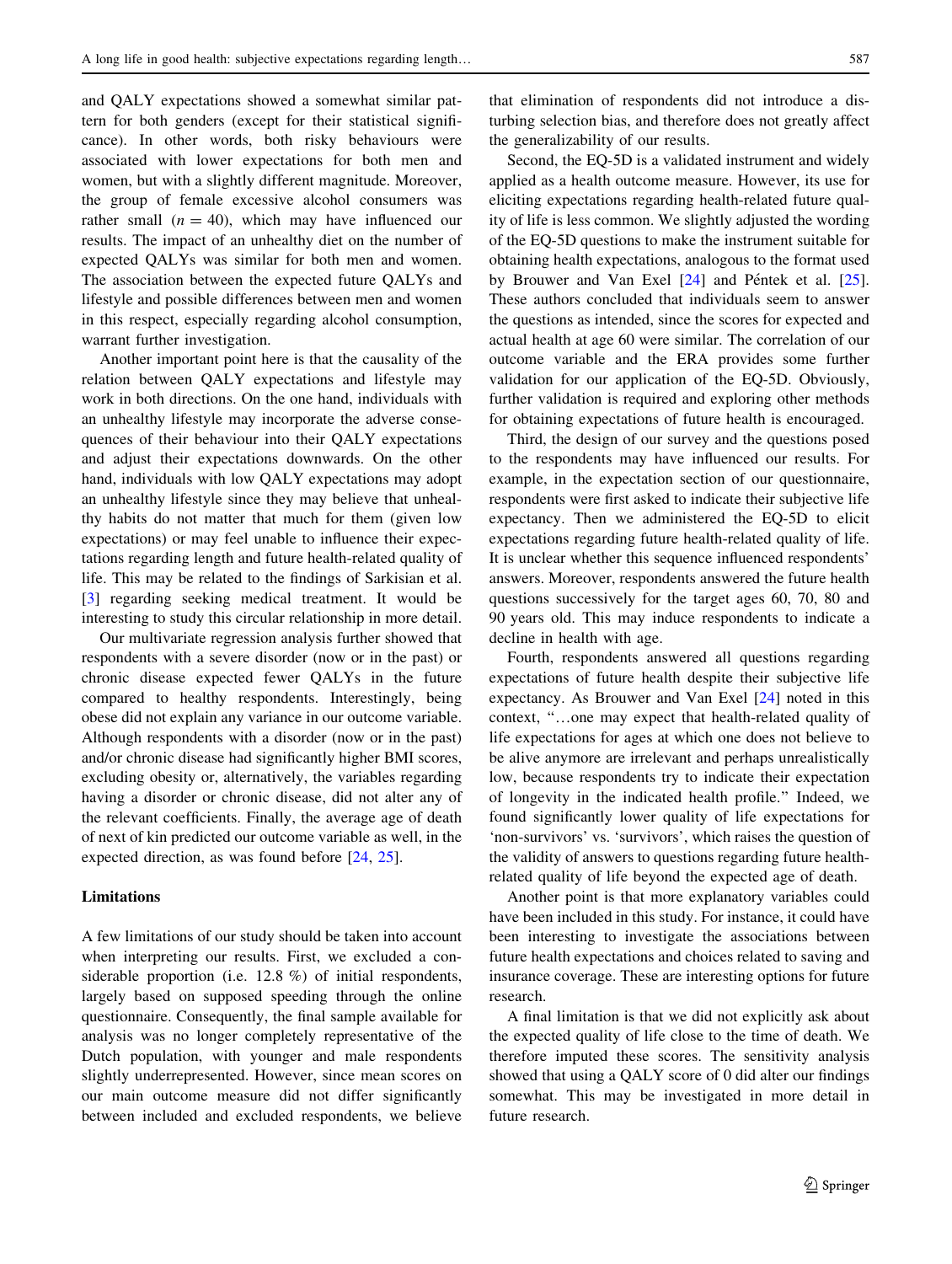## Age

The role of age in our analyses should be interpreted with some caution. We found that respondents aged 60–65 reported significantly higher QALY expectations than younger respondents (see the coefficient of the age dummy in Table [2](#page-8-0)). For respondents in this older age group, we calculated the amount of expected QALYs for the time frame 65–70 differently, i.e., we used their current selfreported health state instead of their quality of life expectation at target age 60 (see Fig. [3](#page-4-0)). Nonetheless, we observed higher QALY expectations for the 60- to 65-yearold respondents also for the age periods of 70–80, 80–90 and 90-death, as well as higher expected quality of life scores at 70, 80 and 90 (Fig. [5\)](#page-6-0) and a higher subjective life expectancy. Therefore, our computation method does not explain the higher expectations of the older age group. A possible explanation for the fact that we found higher expectations for the age group 60–65 than for the other respondents is that achieving a certain age (in a certain health state) may increase expectations. Indeed, the expectations that young and middle-aged adults have about ageing may differ importantly from those of older adults who have more experience with ageing. The negative images associated with ageing such as illness, memory loss, dependence on others and loneliness may differ between age groups as well. Moreover, younger individuals may draw the line between young and old at a lower age than older people do [\[33](#page-12-0)].

Interestingly, more than half of the respondents in the age group 60–65 ( $n = 146$ ) were retired. This group of 'early retirees' reported a better mean current health state and a significantly higher amount of expected QALYs compared to the other respondents in our sample, 15.8 QALYs vs 10.6 QALYs, respectively. Retirees' QALY expectation was also significantly higher than the other respondents within the age group 60–65. This effect on the amount of expected QALYs only held for men when conducting our multivariate regression analysis for men and women separately, which may be explained by the fact that 81 % of the retirees were male.

# Subjective life expectancy and future health-related quality of life

Explanatory variables may be associated with either subjective life expectancy or future health-related quality of life, or with both. Brouwer and Van Exel [[24\]](#page-12-0) mainly found significant associations between age, health status and perception of own lifestyle compared to others and both types of expectations, whereas the average age of death of family members only related to subjective life expectancy. Péntek et al. [[25\]](#page-12-0) found similar results for expected health

(but kin's age of death was also significantly related to expected health), whereas all included explanatory variables were significantly related to subjective life expectancy (also due to their large sample size).

Although our study methods and sample in some respects differed from the methods used in these studies, our analyses for our composite outcome indicator of expectations leads to similar conclusions.<sup>2</sup> We conducted separate regression analyses similar to those in Table [3](#page-9-0) using subjective life expectancy and expected health as dependent variables. First, we found that having children and smoking became especially relevant in explaining the variance in subjective life expectancy. Second, having a chronic disease was only significantly related to expectations regarding future health-related quality of life. Drinking behaviour (both abstaining and drinking excessively) and physical inactivity were slightly negatively associated with future health at age 65, while an unhealthy diet mainly played a role regarding future health at older ages. Third, age of death of relatives was related to expectations regarding both length and quality of life. These results altered somewhat when the analyses were conducted for men and women separately. These additional analyses indicate that individuals relate different consequences in terms of life expectancy and future health-related quality of life to different behaviours. Moreover, apparently men and women perceive some risks differently. These are important implications for designing health promotion strategies targeted at specific unhealthy behaviours and groups.

# Conclusion

In conclusion, we combined two concepts of expectations into one composite indicator of the expected amount of QALYs from the age of 65 onwards until death. With this, we extended the concept of subjective life expectancy by correcting expected longevity for the expected quality of life during these years. As such, it provides more information than subjective life expectancy alone and therefore may prove more valuable for understanding people's perceptions regarding ageing and, consequently, demand for health services and long-term care needs. It may also provide important information on the perceived impact of

<sup>2</sup> The average subjective life expectancy in our study was 1.5 years higher than the mean found by Péntek et al.  $[25]$  $[25]$  $[25]$ , and 2 years lower than the mean found by Brouwer and Van Exel [[24](#page-12-0)]. Furthermore, our results showed a much more gradual decline in health with age than the expected sharp decline found in these previous studies, i.e. from around 0.8 at age 60 to around 0.06 at age 90. However, comparisons should be interpreted with caution due to the different study samples (for example, mean age was around 8 years higher in the present study) and study design.